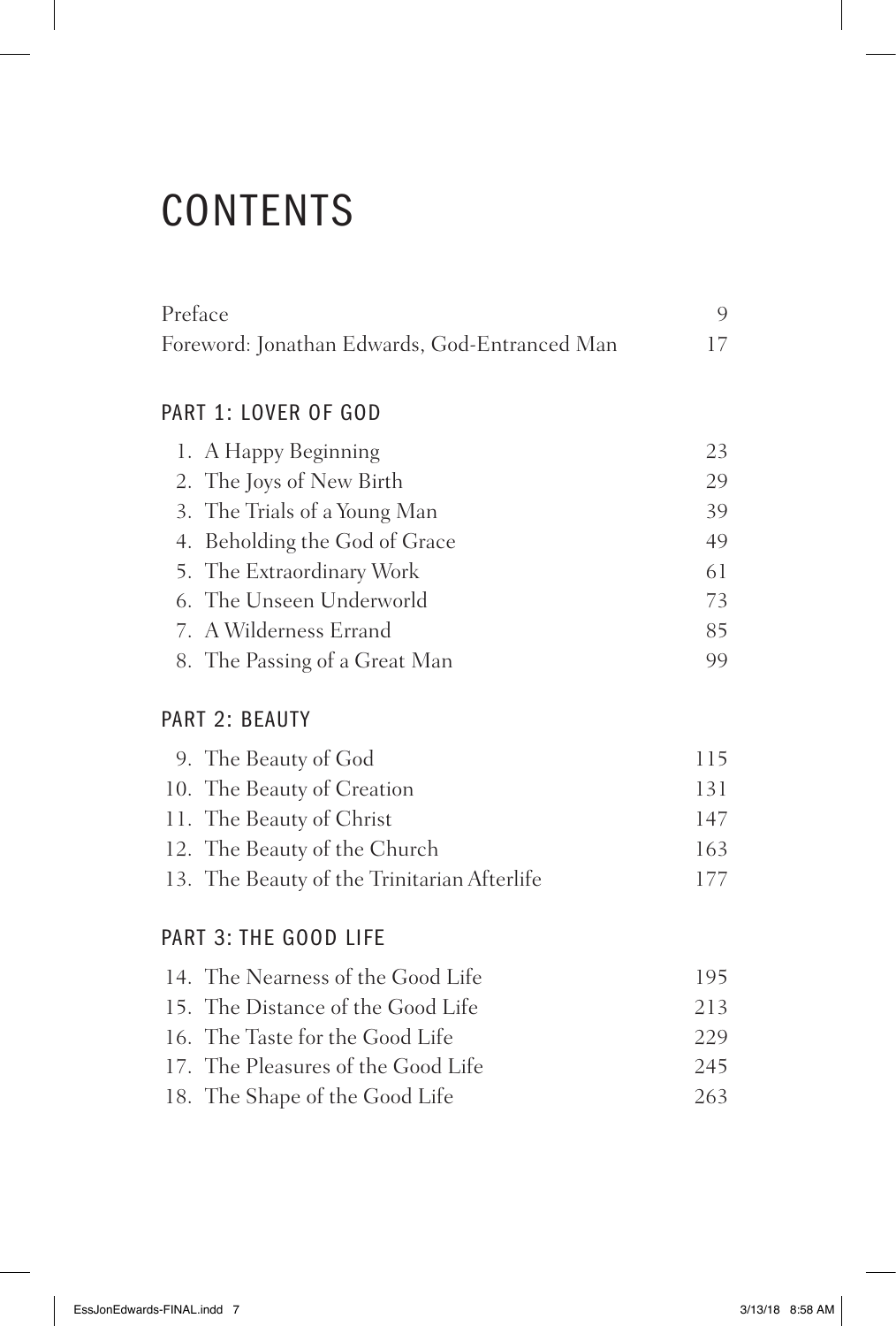## PART 4: TRUE CHRISTIANITY

| 19. The Problem of Nominal Christianity in   |     |
|----------------------------------------------|-----|
| Edwards's Day                                | 281 |
| 20. Edwards's Answer to Nominal Christianity | 301 |
| 21. Powerful Examples of True Christianity   | 319 |
| 22. Edwards's Dismissal and the Contemporary |     |
| Call to True Christianity                    | 335 |
|                                              |     |

## PART 5: HEAVEN AND HELL

| 23. The Disappearance of the Afterlife            | 351 |
|---------------------------------------------------|-----|
| 24. The Frightening Prospect of Hell              | 373 |
| 25. The Glorious Prospect of Heaven               | 395 |
| 26. The Transforming Power of an Eternity-Focused |     |
| Mindset                                           | 417 |
| Works Cited                                       | 429 |
| <b>Recommended Resources</b>                      | 435 |
| Acknowledgments                                   | 439 |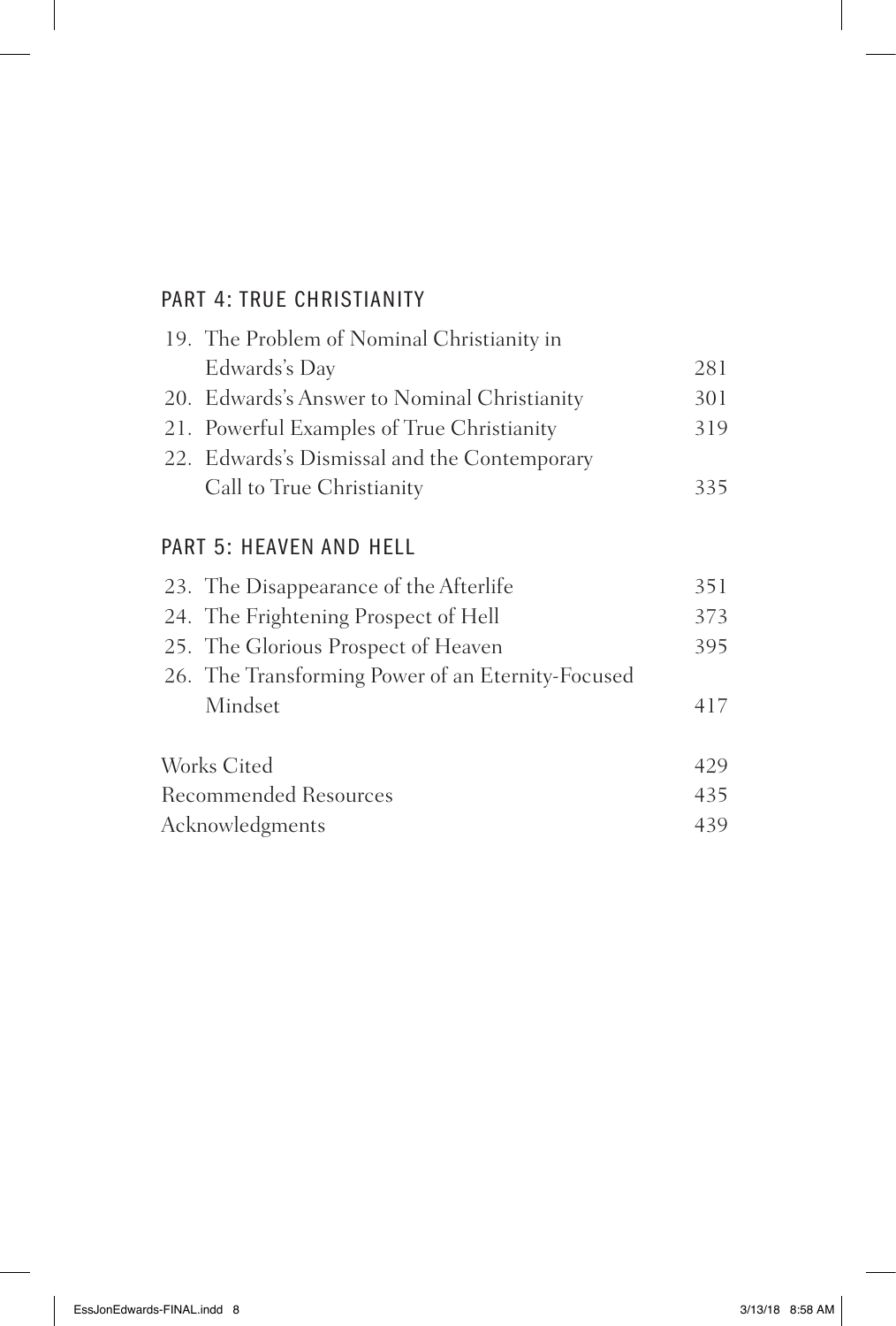*Chapter 1*

# A HAPPY BEGINNING

The man who would stand tall in history began life in a minister's home in East Windsor, Connecticut, a small town on the east side of the Connecticut River and in the central north of the state. The date was October 5, 1703. Jonathan was the fifth child born to the Reverend Timothy Edwards and Esther Stoddard Edwards. Timothy was a gifted pastor and a good father to his family. He took a special interest in Jonathan, for the two of them formed the entirety of the family's male contingent. Jonathan had no less than ten sisters with whom he got along well. Between the busy life of a New England pastor and the bustle of a crowded home, the family led a full and happy life.

Jonathan's parents were devoted Christians. His father was a well-respected minister and his mother's father, Solomon Stoddard, was a pastor in Northampton, Massachusetts, and one of the eminent figures of the Connecticut River Valley. It is difficult to picture today, but in colonial New England some three centuries ago, pastors were the leaders of society. Unlike the current day, when the pastor enjoys less respect in society than in previous generations, these clergy possessed significant cultural influence, watched over churches that included most members of a given town, and understood the pastorate as a sacred calling.

Though they related to their people in various ways, they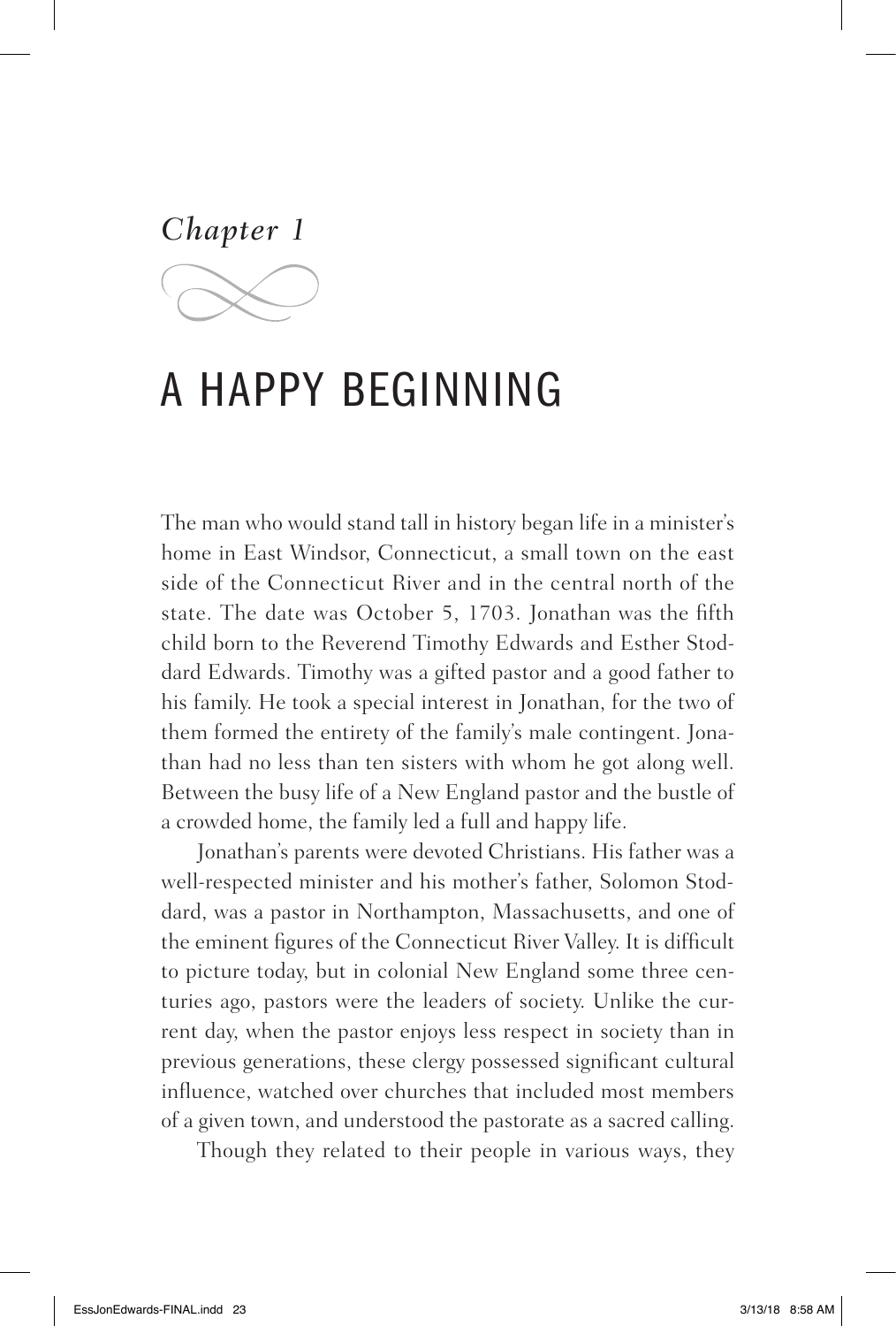were not primarily administrators, folksy storytellers, or isolated intellectuals. They perceived themselves to be shepherds over God's flock, those who were responsible for the survival and flourishing of God's people. Preaching constituted the means by which such nourishment flowed from God to people, as did careful church oversight involving church discipline and observation of the sacred ordinances (baptism and the Lord's Supper). With such a spiritual diet, the colonists of New England were equipped to live in a hard world of taxing labor, frequent sickness, and early death.

In a society that highly respected preachers and called them to a high standard, Solomon Stoddard was a titan. His congregation was huge, he was a theological authority, and he possessed the bearing of a statesman. To say that Jonathan was born into the line of preachers, then, is no small claim. More accurately, he was born into New England royalty, and he was expected from a young age to pursue the Lord, the ministry, and the application of his considerable gifts in his life's work. He was raised in the church and was trained to view it as the theater of the supernatural, the arena in which God's glory shone through the proclaimed Word and the poured-out Spirit. The pastor was at the center of this divine drama. To the perceptive young mind of Jonathan Edwards, his father possessed the ability as a minister to move his people and draw them close to the Lord through preaching. Visits to Grandfather's church in Northampton would only have magnified such an observation as the little boy observed the gathering of hundreds on a weekly basis for worship under Stoddard's magisterial direction.

#### YOUNG JONATHAN'S SERIOUSNESS

Between the boy's natural gifts and his impressive lineage, it seemed clear to many that young Jonathan had a date with a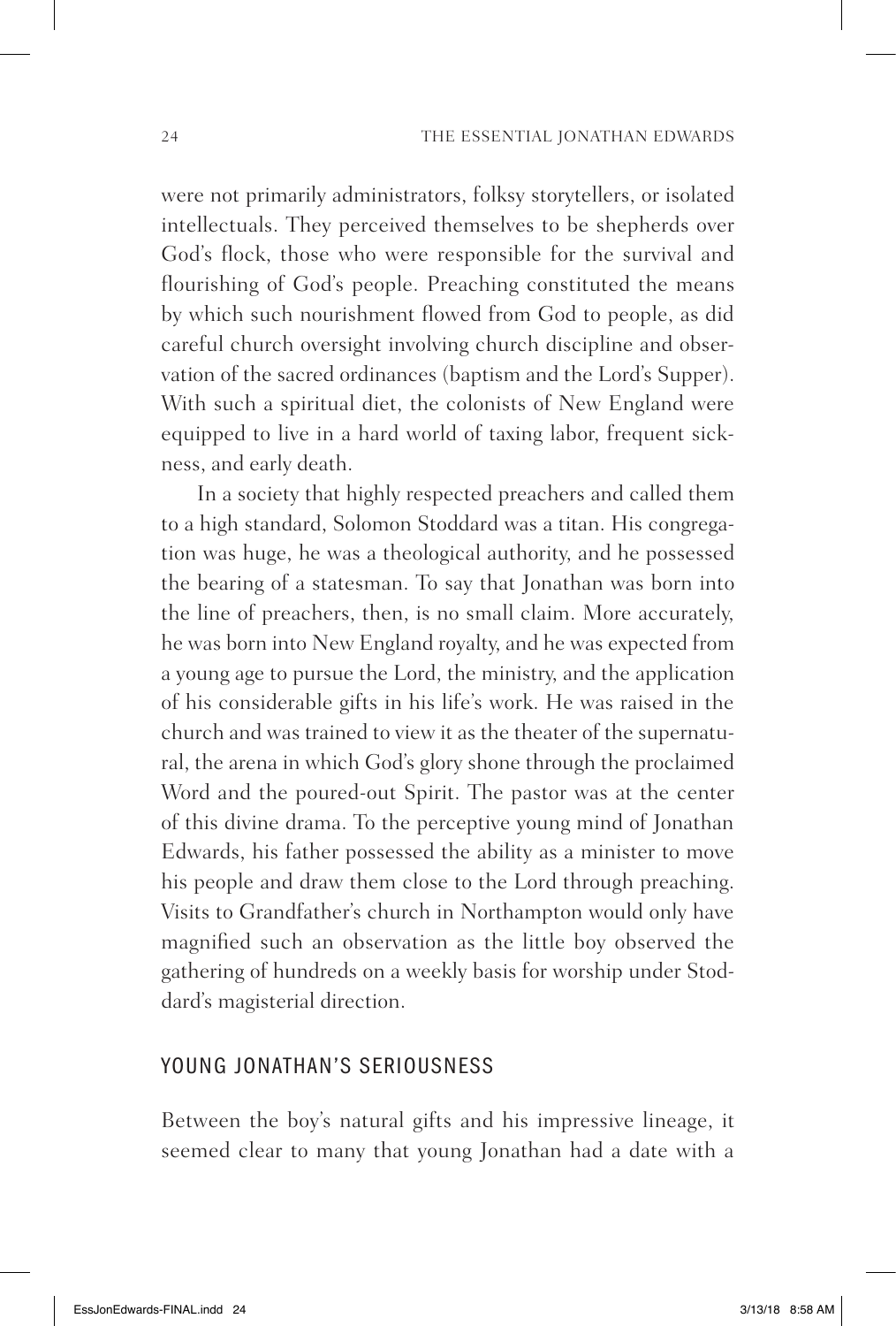pastoral destiny in the near future. In time, and with much training, he would meet his destiny and take the office of colonial pastor to a height unknown by either father or grandfather. He would not do so, however, without considerable preparation for his future ministry. In colonial America, this meant academic study from an early age—six in Jonathan's case. At an age when children today barely know the alphabet, Jonathan began the study of Latin under the tutelage of his father, who supplemented his pastoral income by tutoring boys preparing for college. Jonathan mastered Latin and progressed to Greek and Hebrew by age twelve. His intellectual ability was matched by his irrepressible spiritual fire. He later reflected that in this period:

I, with some of my schoolmates joined together, and built a booth in a swamp, in a very secret and retired place, for a place of prayer. And besides, I had particular secret places of my own in the woods, where I used to retire by myself; and used to be from time to time much affected. (*Works* 16, 791)

Though Jonathan had not at this time cried out for salvation, he was clearly engaged in religious activity—activity prompted, no doubt, by the example of his godly parents. At this point in his life, however, Christianity was more an exercise to be performed than a faith to be experienced. Though he did speak of emotional stirrings when spiritually engaged, it seems that a true work of grace had not yet inhabited his heart and saved his soul. The young Edwards was quite serious about Christianity but had not yet tasted the miracle of conversion.

Jonathan's seriousness extended into areas that were ignored by others of his age. Well before he wrote his famous sermon "Sinners in the Hands of an Angry God," he showed an early sensitivity to the reality of death. In a cheerful letter to his sister Mary, written in 1716 when just twelve, Jonathan reported: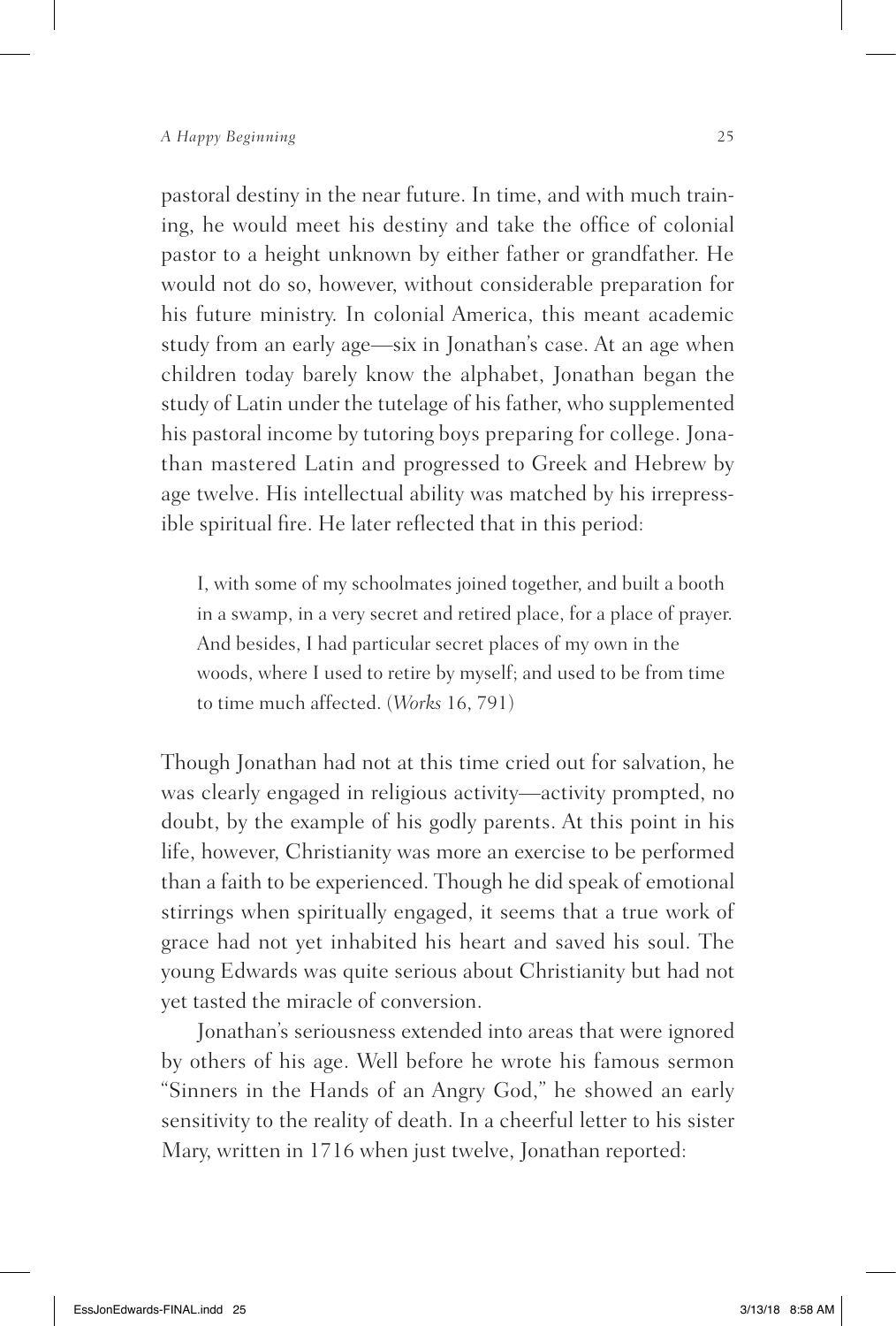There has five persons died in this place since you have been gone . . . Goodwife Rockwell, old Goodwife Grant, and Benjamin Bancroft, who was drowned in a boat many rods from shore, wherein were four young women and many others of the other sex, which were very remarkably saved, and the two others which died I suppose you have heard of. (*Works* 16, 29)

Residents of colonial New England were more accustomed to the frequency of death than we are today. Yet we glimpse a particular awareness of the realm beyond this one in Jonathan's letter. His tone is not dark or foreboding, but he clearly understands the nearness of death. Raised by his father and mother to acknowledge and confront difficult realities, Jonathan was able from a young age to look deeper and clearer into his world than peers who sought simply to pass the time.

#### THE SCHOLARLY LIFE BEGINS

When the time came to attend university, the natural choice was the Connecticut Collegiate School, known to us today as Yale University, located in New Haven, some fifty-four miles from East Windsor. In 1716, when Jonathan entered a branch of the school in Wethersfield, his class consisted of twelve other young men. The teacher was his cousin, Elisha Williams. The course consisted mainly of reading, memorization, written work, and recitations. The emphasis in the 1700s was more on rote learning and recital than on discussion and lecture. The course of study could be grueling, and students spent many hours in small rooms and hard chairs memorizing their texts.

Jonathan's capacity for logical thought, clear writing, and sharp analysis of an argument developed during this time. In Wethersfield and later New Haven, the young Edwards also indulged his great appetite for theology during his years at Yale,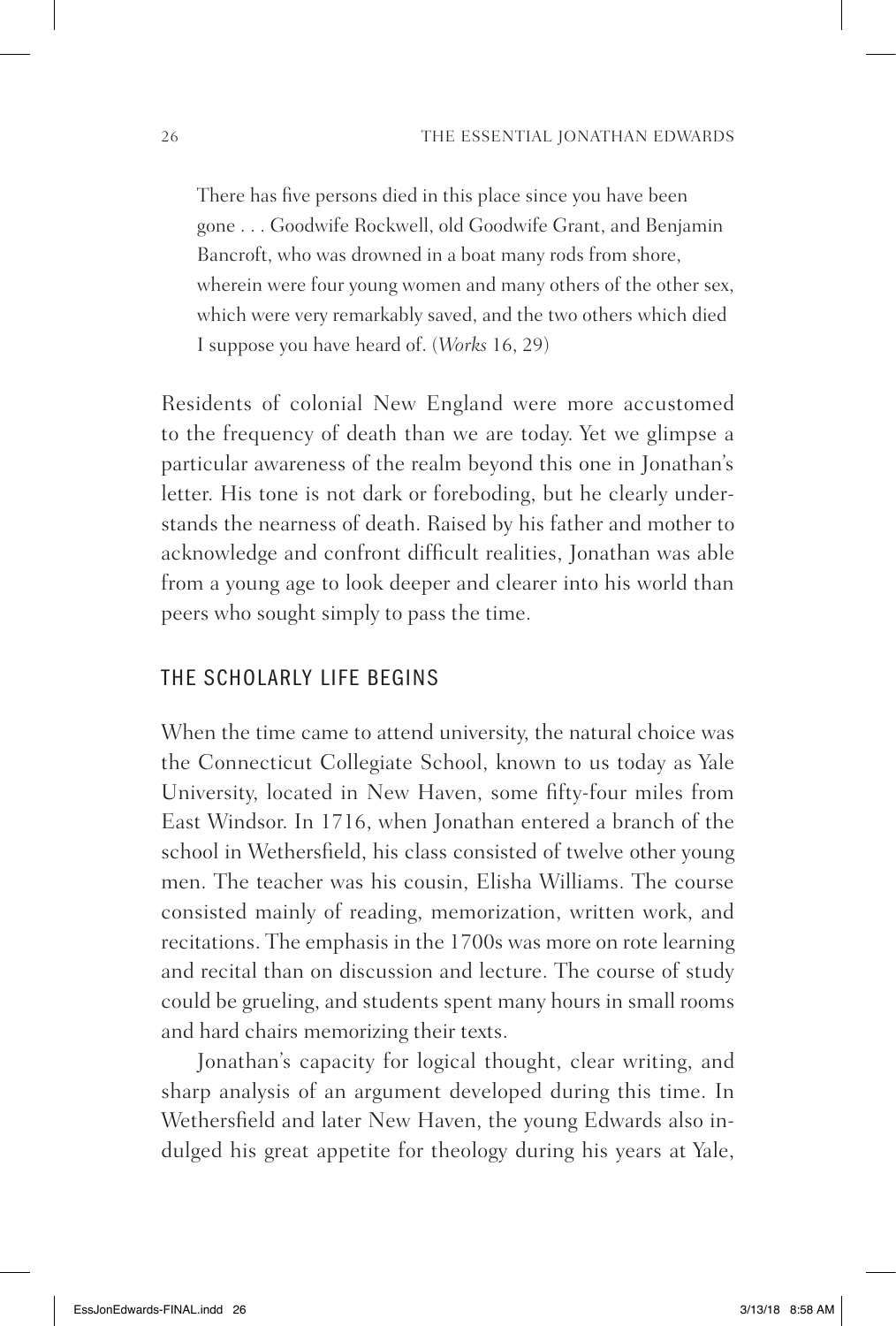reading classics such as the Puritan William Ames's *The Marrow of Theology*, and other texts that shaped his thinking.

Jonathan's four years at Yale were full of hard work and contemplative intellectual formation. Reading, reflection, and writing would be integral to his life for the remainder of his days. Though a young man with few responsibilities, he devoted himself to the cultivation of his mind. "I am sensible of the preciousness of my time," he wrote his father in 1719, "and am resolved it shall not be through any neglect of mine, if it slips through without the greatest advantage" (*Works* 16, 32). His devotion paid off in September 1720, at the end of his bachelor's degree, when Jonathan graduated as the valedictorian of his class. He delivered a valedictory address in Latin and prepared himself for the next phase of his education, a master's degree, then the highest academic degree attainable.

Jonathan was now a man. In his young life, he had accomplished much and impressed many. He had charted an excellent course for himself and had honored his parents and tutors. Yet he had not tasted the beauty of living for God in repentant, joyful trust. His life was full and good, his mind was sharp, but the dawn was yet to break. In coming days, a strange and wonderful light would shine in Jonathan's heart, transforming a young, scholarly, religious student into a God-intoxicated man.



## Following Edwards

#### *A Well-Led Home*

Jonathan Edwards's full and happy life did not come out of a vacuum. He grew up in a home that cultivated faith, just as a gardener cultivates healthy plants. He was raised in a home that was devoted to the Lord through the leadership of his father and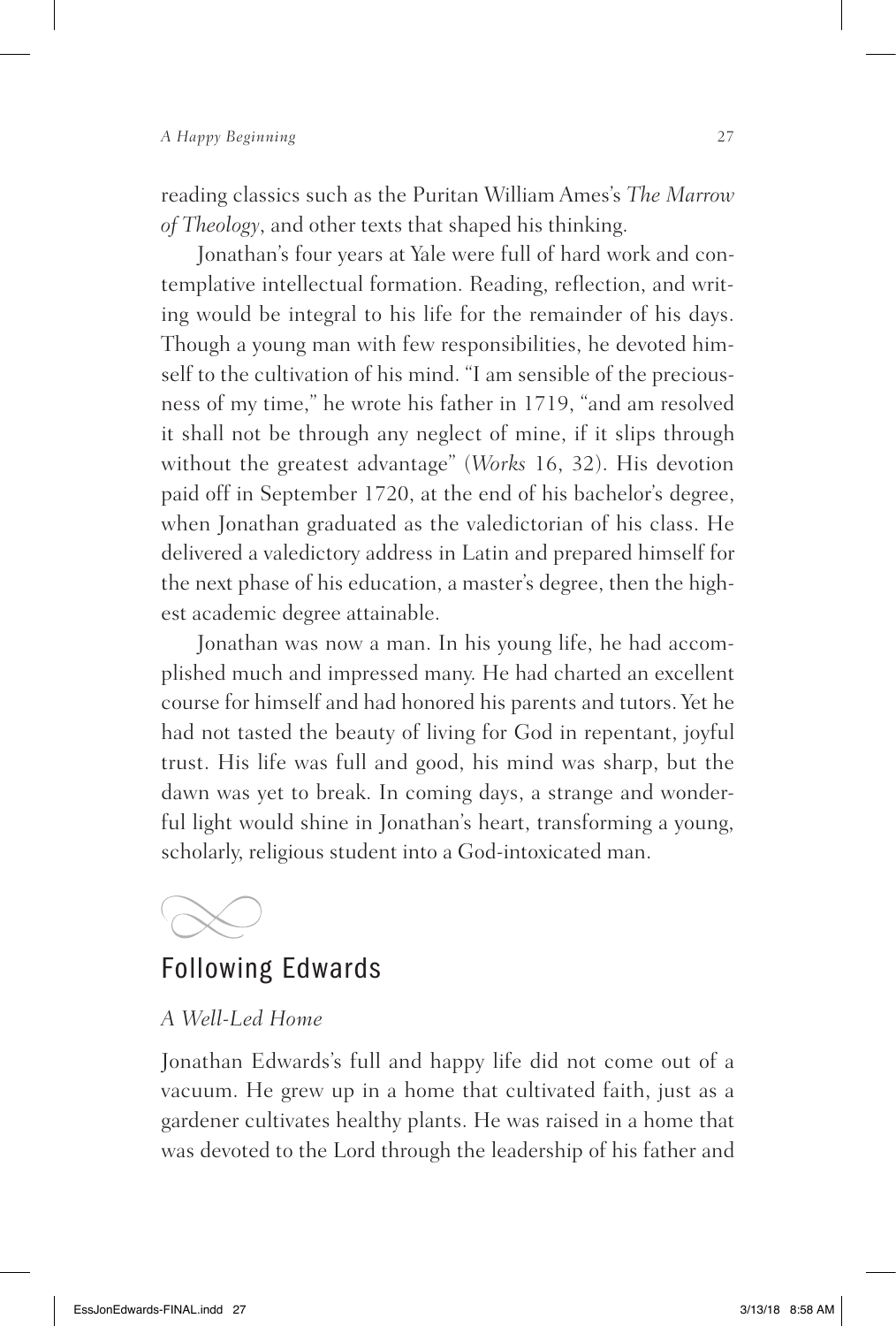mother. With the help of his wife, Jonathan's father trained his children to embrace the realities of life in a fallen world and to prepare their souls for the world beyond. When the husband exercises spiritual leadership in this way, and works together with his wife to raise his children in Christian faith, his children will learn to confront hard truths, to take spiritual things seriously, and to pursue the Lord with passion. Though this spiritual preparation might seem unimportant compared to other things, it is in fact the greatest gift that parents can provide their children.

#### *The Importance of Worship to the Family*

The Edwards family made worship a fundamental priority. Though not all fathers are pastors like Timothy, all dads can lead their families in worship. Parents can set a pattern for their children in which worship is not an obligation or a chore, but an exciting, life-transforming privilege. The church of God would greatly benefit today from parents that celebrate worship and church involvement like Timothy and Esther Edwards did.

#### *Prioritizing Education*

Like the Edwardses, our parenting should also give priority to the educational formation of our children. This will involve emphasizing the importance of a Christian worldview that prizes the life of the mind and that embraces diligent study of numerous fields. No matter what our children go on to do in life, they can honor the Lord by approaching learning with discipline and passion. Enthusiastic parental support for education from an early age will set them on a course to do so.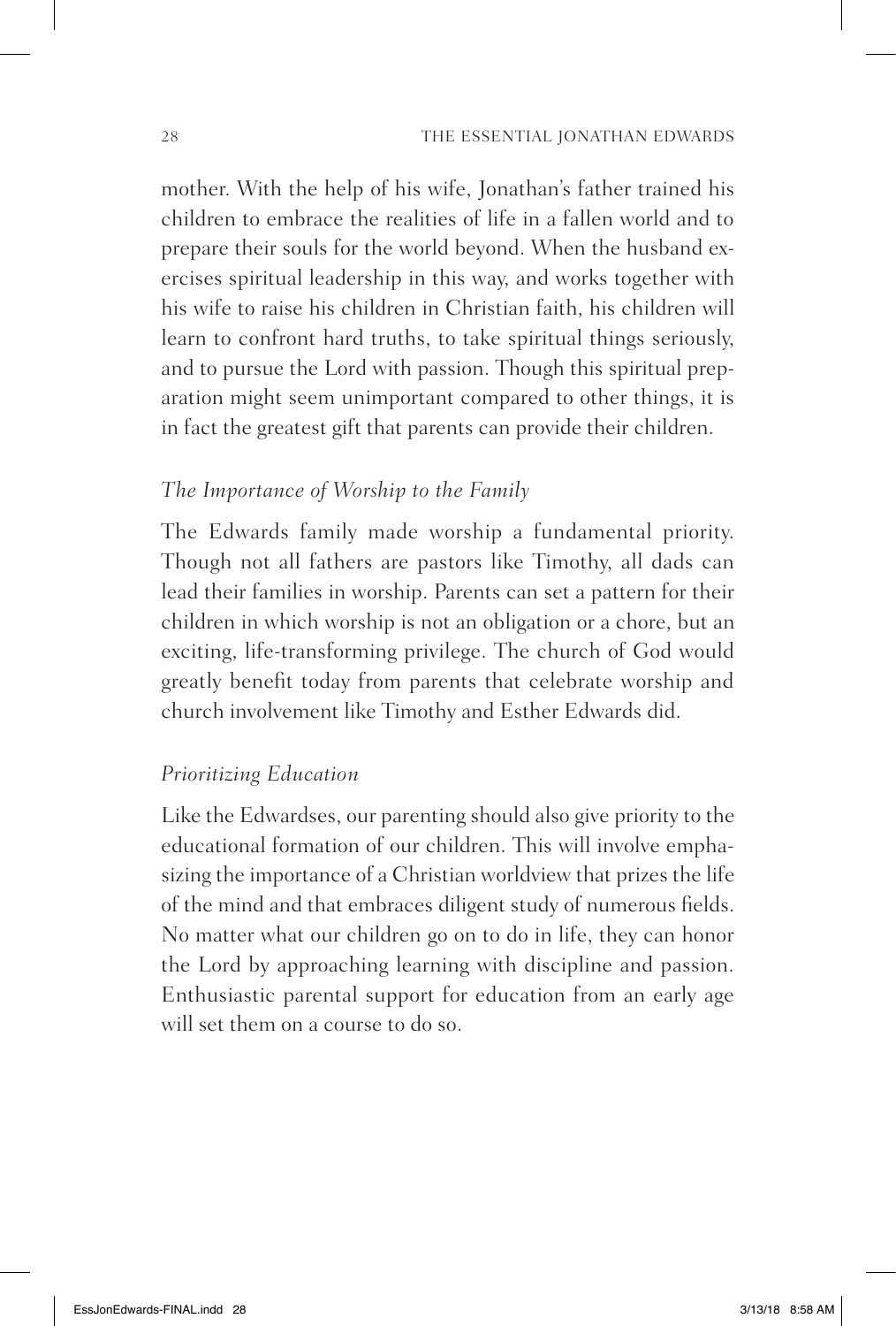*Chapter 2*

# THE JOYS OF NEW BIRTH

After earning his bachelor's degree, seventeen-year-old Jonathan Edwards plunged into his master's degree. Though he wanted to go into the ministry, he was too young to be a pastor and he thought it wise to further cultivate his mind. Edwards's continued preparation equipped him to be a pastor who could handle the difficult intellectual challenges of his day. This approach was common in the 1700s, as future pastors sought rigorous preparation for the demands of pastoral ministry. If they were to be leaders of church and society, authorities in a wide variety of fields, able teachers of the Word, they needed excellent academic preparation. The pastor-theologians, as they are called, sensed the high calling of the pastorate and shaped themselves accordingly. Thus for Jonathan, the master's degree was an essential step in preparing for God's work.

#### "WRAPT UP TO GOD IN HEAVEN": CONVERSION

In his master's work, Jonathan found that he had more time to mull over the Bible he was studying. Always a contemplative person, he enjoyed meditating on Scripture. One day in the spring of 1721, Edwards pondered 1 Timothy 1:17 (kjv): "Now unto the King eternal, immortal, invisible, the only wise God,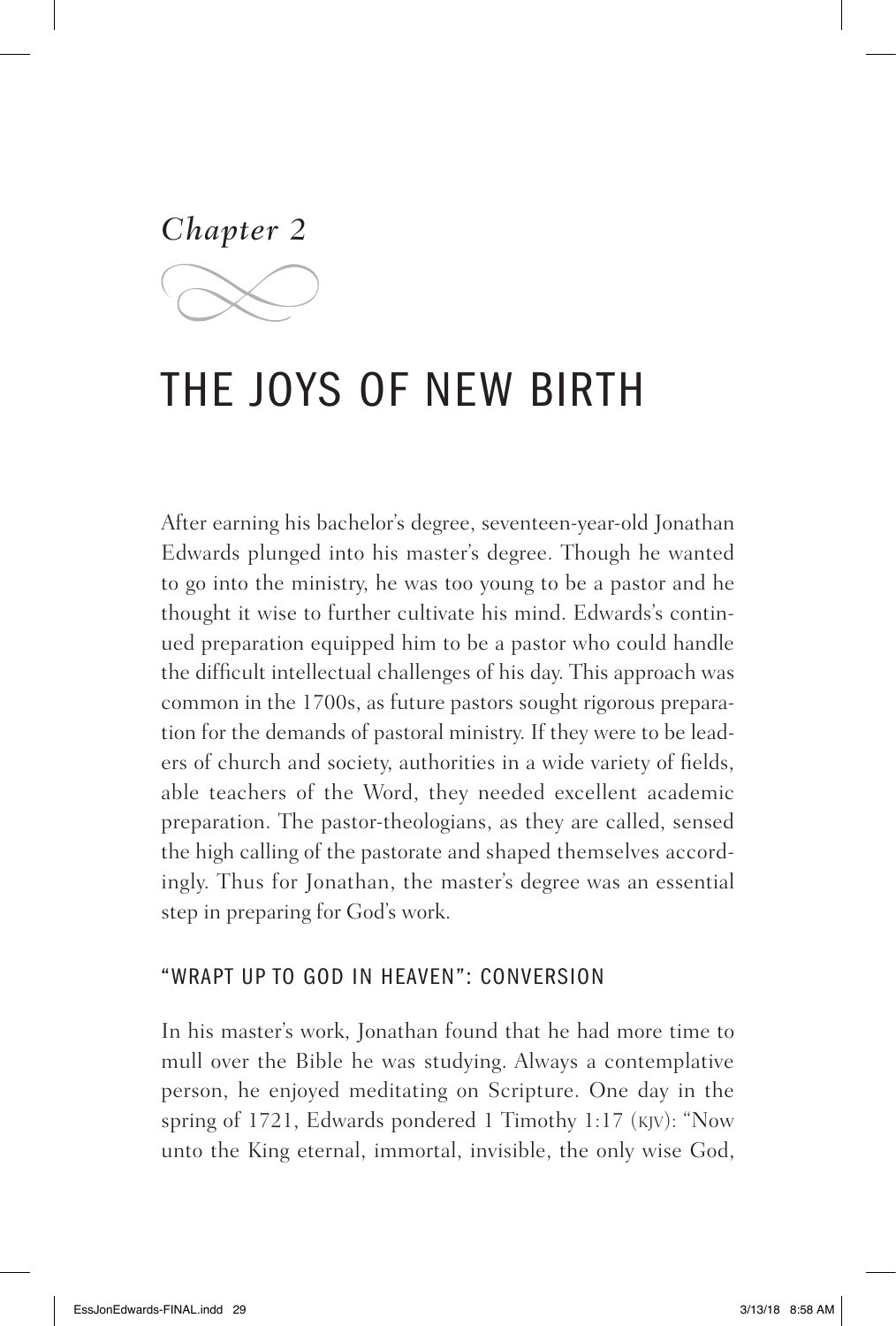be honour and glory for ever and ever. Amen." In the course of this spiritual exercise, one of thousands experienced in his life to this point, something happened. While silently walking along, a thunderclap struck in Jonathan's heart. He later said of that instance:

As I read the words, there came into my soul, and as it were diffused through it, a sense of the glory of the divine being; a new sense, quite different from anything I ever experienced before. Never any words of Scripture seemed to me as these words did. I thought with myself, how excellent a Being that was; and how happy I should be, if I might enjoy that God, and be wrapt up to God in heaven, and be as it were swallowed up in him. (*Works* 16, 792–3)

This sensation of being "swallowed up" in God erupted into a fresh love for Jesus Christ:

From about that time, I began to have a new kind of apprehension and ideas of Christ, and the work of redemption, and the glorious way of salvation by him. I had an inward, sweet sense of these things, that at times came into my heart; and my soul was led away in pleasant views and contemplations of them. And my mind was greatly engaged, to spend my time in reading and meditating on Christ; and the beauty and excellency of his person, and the lovely way of salvation, by free grace in him. (*Works*, 16, 793)

Though he never formally said it, this was Jonathan's conversion experience. He had grown up with Scripture and had been studying it academically for years. He knew it very well and attempted to obey its moral and spiritual guidelines. As important as knowledge and obedience are, neither can save the soul and transform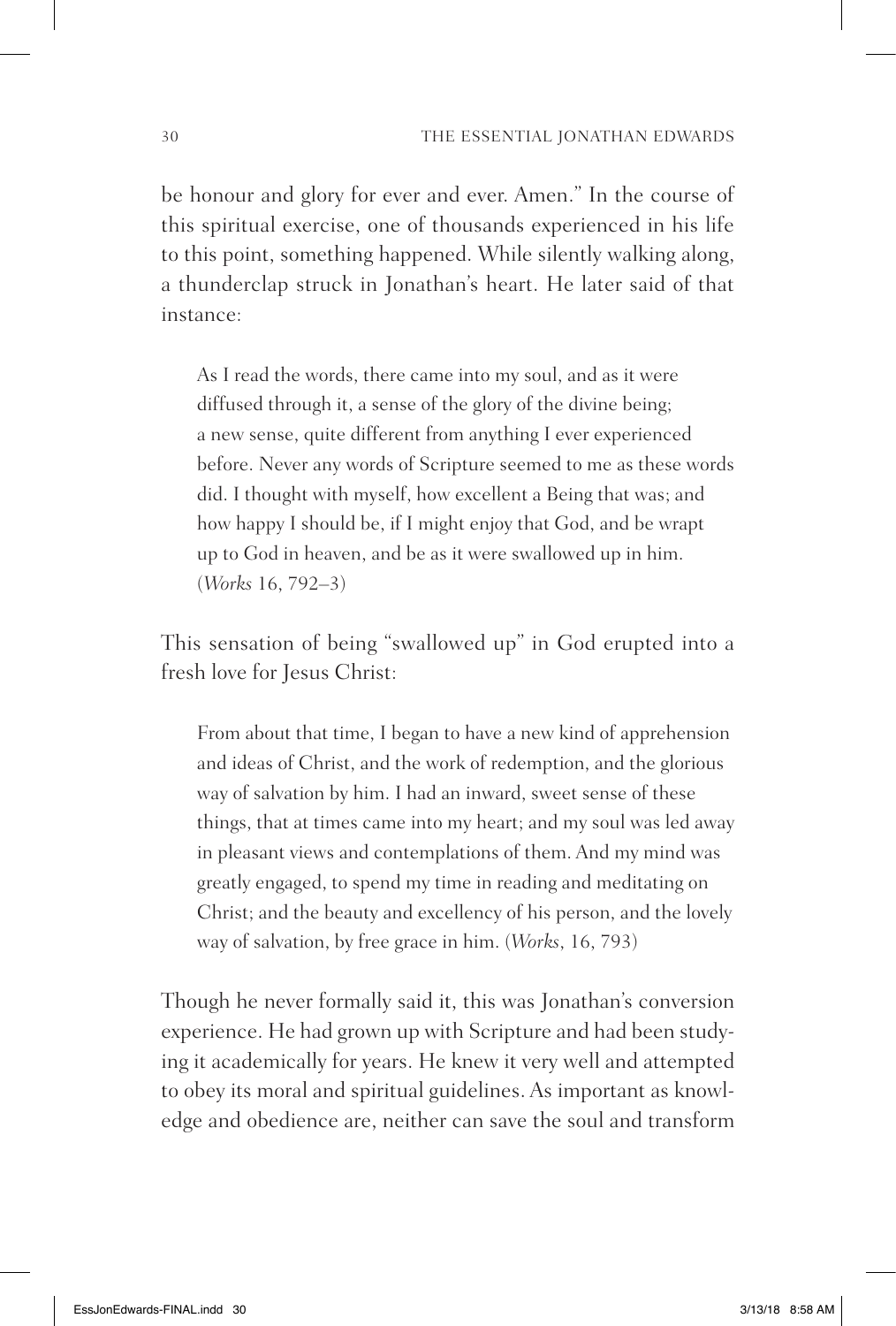the heart. One must acquire what Jonathan later called the "true sense" of God for conversion to take place:

A true sense of the divine and superlative excellency of the things of religion; a real sense of the excellency of God and Jesus Christ, and of the work of redemption, and the ways and works of God revealed in the gospel. There is a divine and superlative glory in these things; an excellency that is of a vastly higher kind, and more sublime nature than in other things; a glory greatly distinguishing them from all that is earthly and temporal. He that is spiritually enlightened truly apprehends and sees it, or has a sense of it. He does not merely rationally believe that God is glorious, but he has a sense of the gloriousness of God in his heart. There is not only a rational belief that God is holy, and that holiness is a good thing, but there is a sense of the loveliness of God's holiness. There is not only a speculatively judging that God is gracious, but a sense how amiable God is upon that account, or a sense of the beauty of this divine attribute. (*Works* 17, 413)

Jonathan attained this "true sense" while he walked the campus of Yale, pondering the first chapter of 1 Timothy. He suddenly realized in a personal way the majesty, excellency, and greatness of Jesus Christ. He became for Edwards the fountain of beauty and the purpose of life. Once ten thousand miles away, now He was near.

Jonathan would never again study God abstractly. From this moment on, he would enjoy Him. He would seek to know the Lord, a journey that involved the full capacity of his mind, emotions, and soul. Jonathan's life would not be easy from this point forward, and he sometimes doubted his salvation, but his commitment would never fade.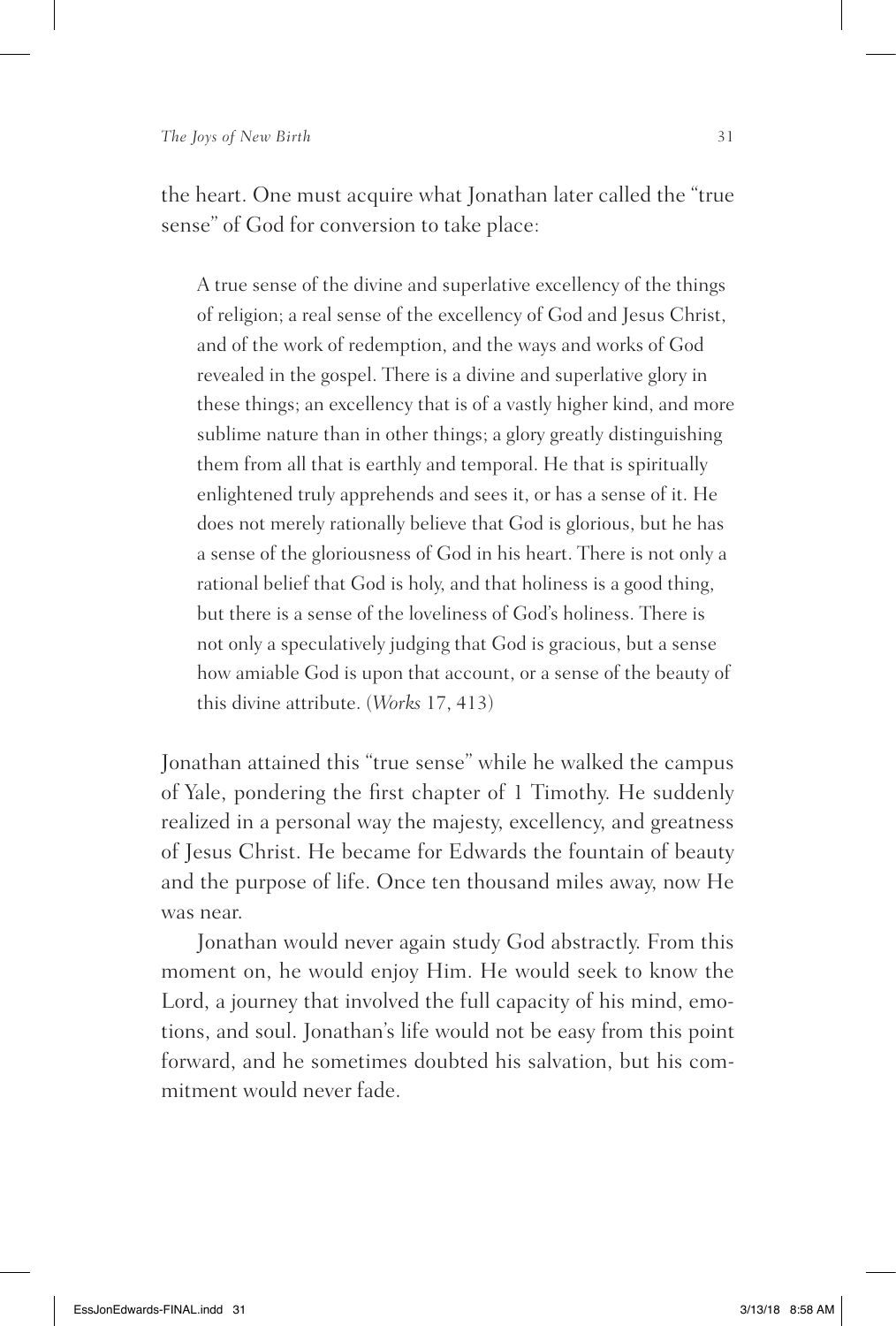### THE SWEETNESS OF MEDITATION AND THE REALITY OF HEAVEN

A year passed in Jonathan's life, one filled with academic work and tutoring of undergraduate students at Yale. In the summer of 1722, though immersed in his studies, Jonathan was called by an English Presbyterian congregation in New York City—a city then housing about ten thousand residents, many of whom engaged in the booming sea trade. He agreed to serve as pastor of the little church, which had divided over its previous pastor. In the course of Edwards's year in New York, the congregation healed its wounds and called the former minister, James Anderson, back to the pulpit.

Though his stay in the city was brief, Jonathan's passion for the Lord only intensified while in New York. He thought much about heaven and later reflected on his contemplation: "The heaven I desired was a heaven of holiness; to be with God, and to spend my eternity in divine love, and holy communion with Christ. My mind was very much taken up with contemplations on heaven, and the enjoyments of those there; and living there in perfect holiness, humility and love." Jonathan's delight in heaven sometimes overwhelmed him as:

The inward ardor of my soul, seemed to be hindered and pent up, and could not freely flame out as it would. I used often to think, how in heaven, this sweet principle should freely and fully vent and express itself. Heaven appeared to me exceeding delightful as a world of love. It appeared to me, that all happiness consisted in living in pure, humble, heavenly, divine love. (*Works* 16, 795–6)

For many Christians, heaven is a matter-of-fact reality, the logical end to the Christian life. Jonathan, however, sought to look deeply into the life to come. He knew from Scripture that heaven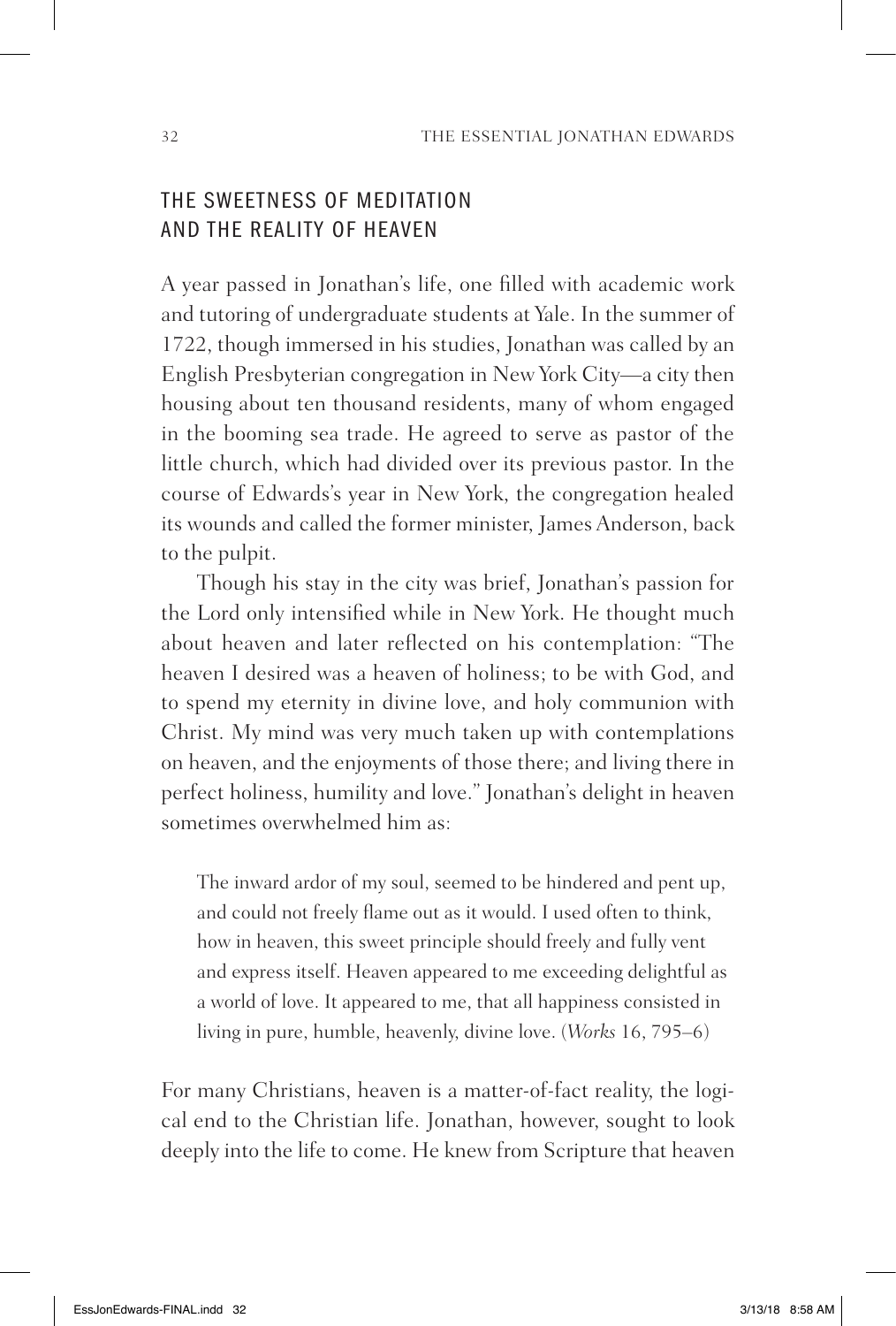was a place of perfect holiness, a "world of love." Jonathan knew that while unceasing holiness and happiness prove evasive on this earth, heaven promised the believer absolute purity and joy. If young Jonathan had a faraway look on his daily walks by the Hudson River, it was because he was thinking of another place.

Jonathan knew that heaven was not a fairy tale mystery. For Jonathan, the unseen mysteries of the faith, including heaven, were no less real than earthly life. Earthly life was merely a shadow of that to come. In his quest to live well for the Lord, the young Christian focused on the realm where He resided.

#### HOLY LIVING AND THE RESOLUTIONS OF ACTION

As he pondered weighty matters like heaven, Jonathan kept a record of his thoughts. Over the course of his life, he compiled over fourteen hundred reflections on doctrine, philosophy, Scripture, and other intellectual interests. Called the "Miscellanies," these reflections feature the young thinker's perspectives on the apocalypse, the workings of the mind, science, and scriptural passages, among many other subjects. Jonathan also kept a diary at times, recording the activities and key events of his daily life. He loved to study and to think about his life and world. But he was not lost in the clouds. Jonathan excelled at putting his contemplative faith to practice. His deep thinking did not weaken his decision-making and his capacity to act. No, it fueled it.

At the same time that Jonathan was meditating on heaven, he assembled for himself a list of spiritual "resolutions" by which to live. His resolutions, seventy in number and compiled over several months, laid out definitive ways in which Jonathan could put his passion and theology into practice. The young man who sought to meditate deeply tried with similar zeal to live "holily," as he put it.

The first resolution centered on the glory of God and the duty to reflect it: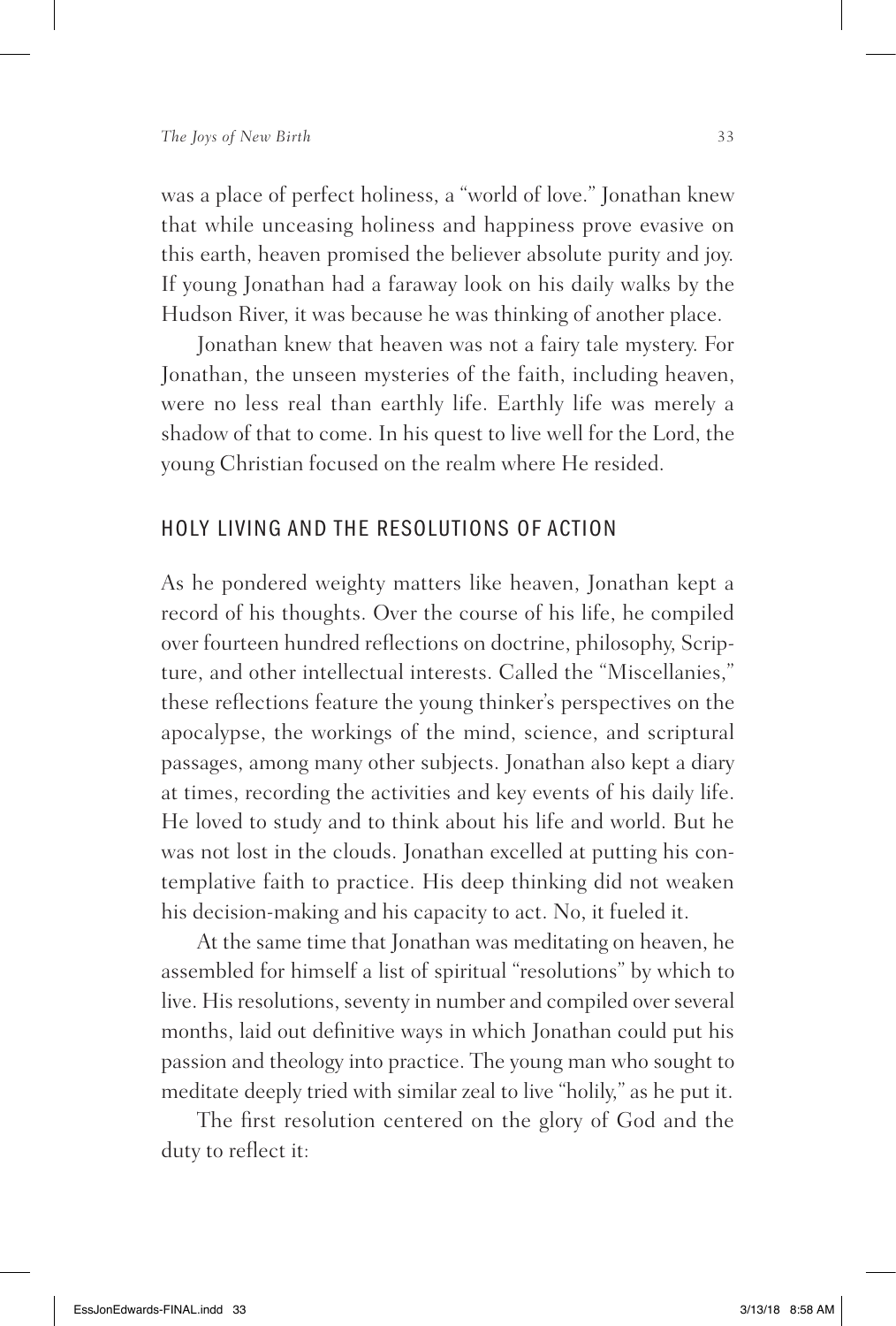Resolved, that I will do whatsoever I think to be most to God's glory, and my own good, profit and pleasure, in the whole of my duration, without any consideration of the time, whether new, or never so many myriads of ages hence. Resolved to do whatever I think to be my duty, and most for the good and advantage of mankind in general. (*Works* 15, 795)

Living for God in pursuit of beauty and joy did not mean a leisurely, airy existence. It meant action that resulted in "God's glory" and Jonathan's "own good." Though he certainly practiced his faith in a fallen way, as all Christians do, Jonathan sought to use all his ability to give God all the glory. This meant a fusion of faith, thought, and action all directed to a doxological end.

Jonathan's aims were not rooted in pride, but they were certainly broad. As a young man, he charted a plan for his life. His sixth resolution vowed that he would live with vigor: "Resolved, to live with all my might, while I do live." History often pictures Edwards as a dry scholar. But he was not a weak or wimpy man. He possessed purpose and energy. He lived a spiritually ambitious life marked by purposeful, focused labor. His resolutions, made when he was very young but remembered throughout his life, fueled all of this activity.

The disciplined Christian life was for Jonathan saturated by the gospel. Resolution eighteen made this clear: "Resolved, to live so at all times, as I think is best in my devout frames, and when I have clearest notions of things of the gospel, and another world." If his intellect, status, or spiritual achievements loomed large in his mind, Jonathan knew that his focus would shift. He would live to be admired or to become famous or to be envied. Such ungodly ambitions would drive his decisions and lead him away from the Savior. If he lived with the gospel in view, though, he would remember his depravity and the grace of God. He would center all of his life and activity on honoring his Savior and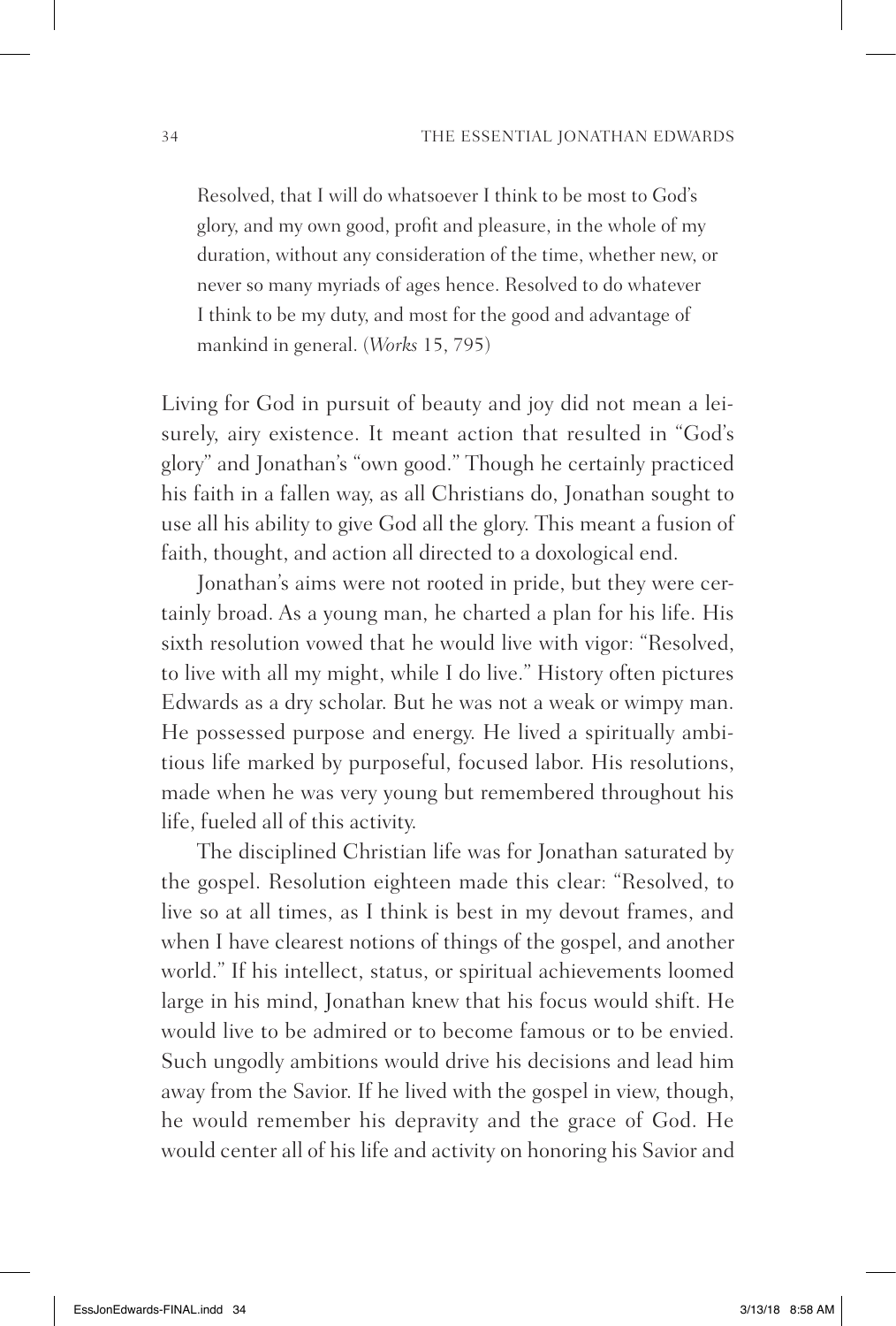on living a life reflective of the gospel. Instead of drifting away from the truth, he would stay the course.

Early in his life, Jonathan sought to twist his whole being into a tool in the hands of God. He wanted to constantly grow as a Christian. Resolution thirty captured this desire: "Resolved, to strive to my utmost every week to be brought higher in religion, and to a higher exercise of grace, than I was the week before" (*Works* 16, 755). Jonathan knew that if he did not pursue the Lord, he would not grow as a believer. Though he set a rigorous pace, he positioned himself to experience the full blessings of life as a Christian. He desired a life that constantly bore spiritual fruit, just as a tree bears physical fruit in seasons of health. Jonathan knew that the Lord would use such a life in this world for significant ends.

In mapping out his resolutions, Jonathan realized before turning twenty what it takes many people a lifetime to discover: living for God matters more than anything else. In order to accomplish this aim, Jonathan mapped out a plan for his life that would shape his brief time on earth. Because he lived in this way, his life drew the favor of God. In time, it lit up colonial New England like a comet in the night.



## Following Edwards

#### *The Power of Meditating on Heaven and God's Truth*

Jonathan often meditated on the reality of heaven. Though the scriptural doctrine of heaven is shrouded in layers of mystery, and we possess little material by which to figure out what life in the new heavens and earth will look like, Jonathan serves as a model for us in his attempt to set his thoughts on his eternal home. Just as Jonathan stoked the passions of his heart by meditating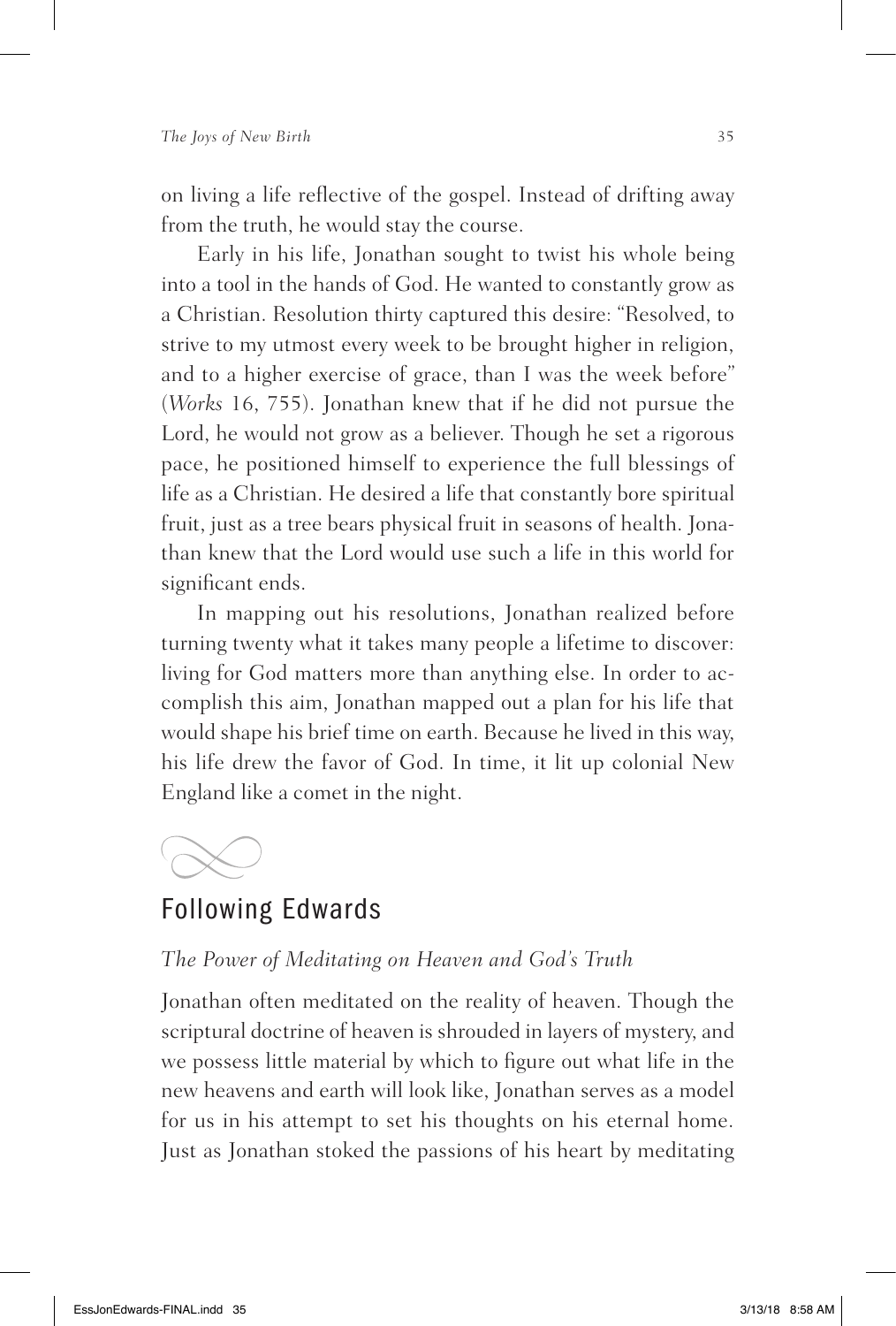on heaven, so too can Christians today reflect on the wonderful truths of the Christian faith. We may not express ourselves as Jonathan did, and we may not experience the level of emotion that he did, but we all can lift ourselves up out of the doldrums of daily existence by peeking into the realities of the gospel.

As we drive to our job, or work around the home, or go to school, we can memorize a biblical verse and meditate on it. As we turn over scriptural truths in our minds, we will see them in a fresh light. The Bible will come to life when we view it as a lifetransforming gift from a loving Creator (Ps. 119). The person and work of Jesus Christ will shine with glory when we contemplate the hugeness of our sin problem (Rom. 3). Heaven won't be so mysterious, for example, if we think about how God will rule us in perfect love there (Rev. 21–22). If we would take snatches of our day and devote them to reflection as Jonathan did, we would find a deeper and more satisfying walk with Christ that would redeem not only our time, but also our hearts and minds.

#### *Meditation Followed by Action*

One might be worried that if one goes through with all of this meditating, we'll lose our place in the real world—maybe it sounds like we're suggesting that Christians should walk through life on an airy cloud. While that does sound comfortable, we really want to know the quiet satisfaction of thinking on God. But we also hope to encourage a life of practical action. The first, in fact, fuels the second. The more we think about the deep things of the faith, the more we'll love God, and the greater our desire for holiness and spiritual action will be. Just like Jonathan, who drew up his steps for holiness and action in his "Resolutions," we too can set some spiritual goals for ourselves. We don't need to be legalistic about these goals, and we don't even have to write them down. But we could sketch out some scriptural attitudes and actions that we need to cultivate—the fruit of the